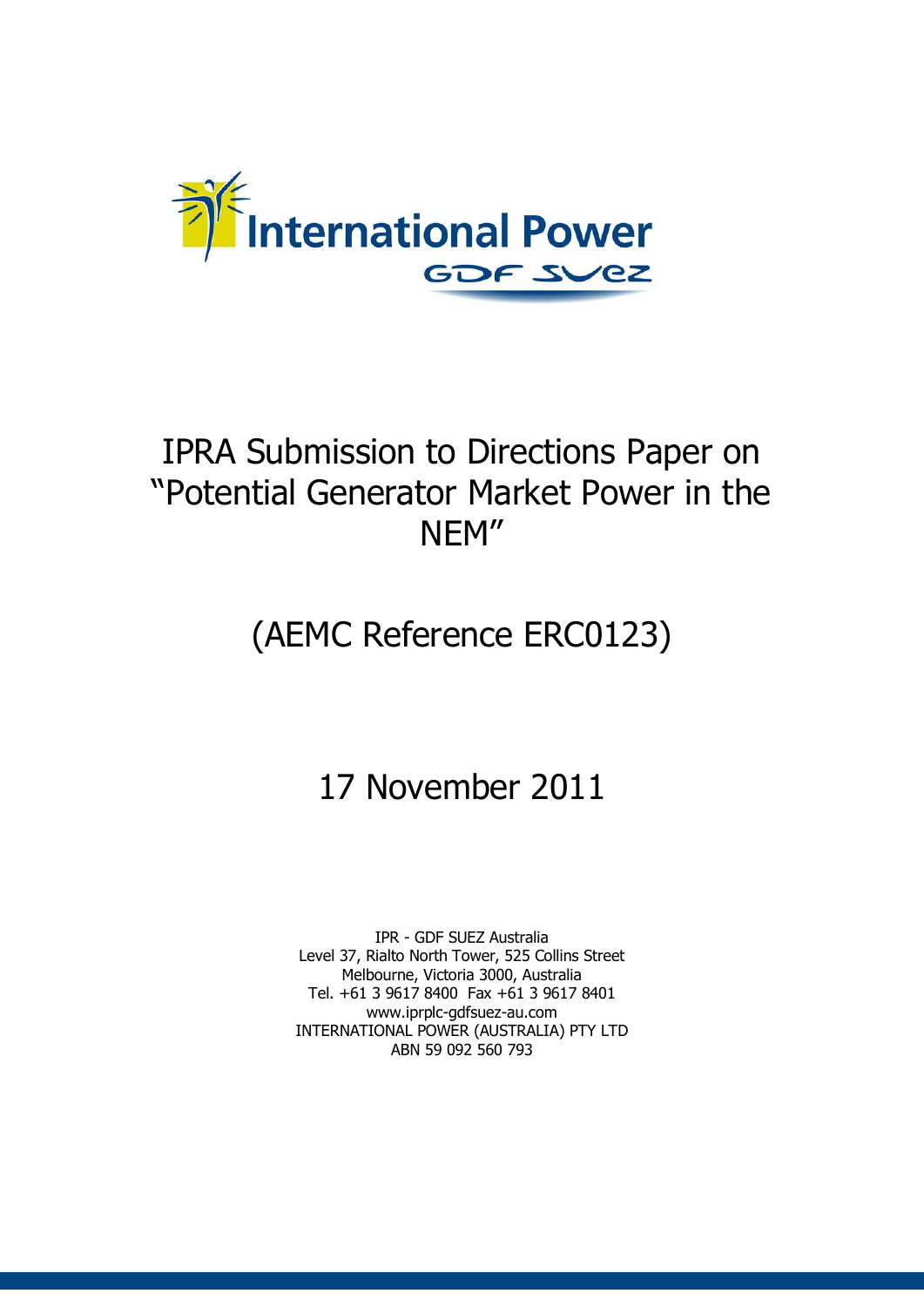## **1 Introduction**

International Power-GDF Suez Australia (IPRA) appreciates the opportunity to comment on the consultation the AEMC is conducting on Potential Generator Market Power in the NEM.

International Power entered the Australian energy industry in 1996 and has grown to become the country's largest private energy generator, with assets in Victoria, South Australia and Western Australia. International Power also includes Simply Energy, a gas and electricity retail business.

In February 2011, International Power combined with GDF SUEZ's energy assets to form a world leader in independent power generation, with more than 72,360 MW of power generation worldwide and further 15,503 GW under construction.

## **2 Summary**

The AEMC have proposed an approach for the definition of market power in the NEM which contains two tests:

- sustained annual average wholesale prices exceeding an assessed Long Run Marginal Cost (LRMC), and
- presence of significant barriers to entry.

The presence of significant barriers to entry is therefore a threshold issue. If substantial barriers to entry are not identified then the case for the NER change falls away. IPRA contend that no evidence of significant barriers to entry exists. Hence there is no basis to support a conclusion that substantial market power needs to be addressed. Perversely, the potential restriction on generator revenue resulting from the proposed NER change could introduce a barrier to entry. Our arguments in support of these views are detailed in section 3 of this submission.

If, despite the lack of significant barriers to entry further consideration is deemed appropriate, the next issue for consideration is the extent of the relevant market.

While some degree of network congestion is expected to give occasional divergences between prices in market regions, IPRA believe that the NEM should generally be a single market. As detailed in our submission to the Transmission Frameworks Review, IPRA believe that current network planning arrangements are not adequate to give the required interconnector capability to ensure a generally integrated market.

Should investigations suggest that the relevant market for the purpose of investigating market power is less than the whole NEM, then this would raise the issue of whether this reveals an inherent separation in the market or alternatively a temporary situation brought about by a gap in the transmission planning arrangements. In the latter case the solution is to consider changes to network planning, and not to address potential market power. These issues are discussed further in section 4 of this submission.

If, despite these considerations, the investigation proceeds to consider average wholesale prices in relation to an assessed LRMC, then the proposed costs assessment should be modified to better align it with an LRMC assessment that a potential investor would make. These issues are discussed further in section 5 of this submission.

Section 6 contains a discussion on the problems introduced into the market through over regulation, and makes the point that the Major Energy Users (MEU) proposed Rule change is an example of such over regulation.

We have included discussion in section 7 on retail price increases and electricity affordability in the NEM, noting that the key drivers to date have been distribution and transmission cost increases, and not wholesale energy market prices.

In summary, the key points of our submission are as follows: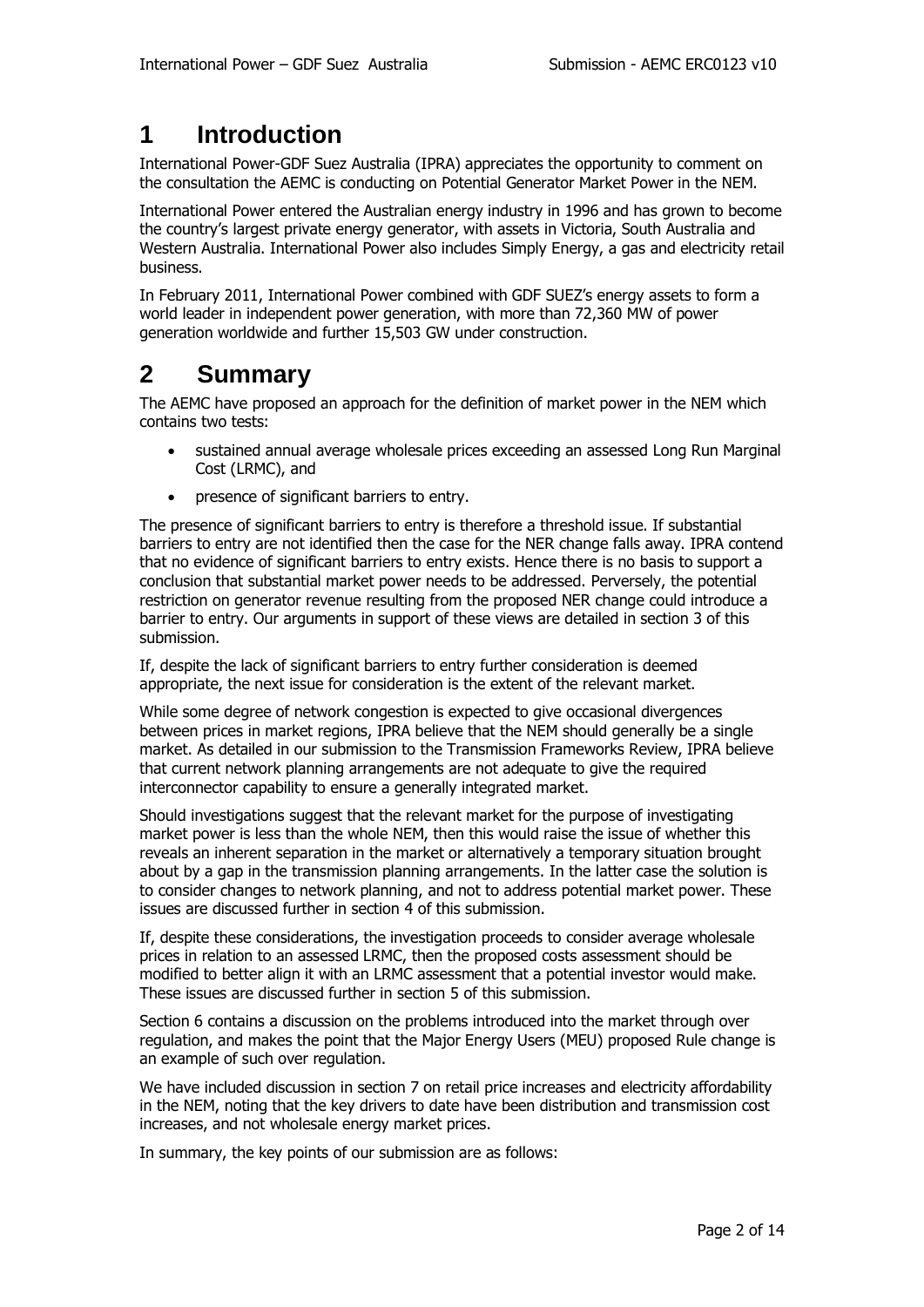- Barriers to entry is a threshold issue and without it a case for a NER change cannot be made
- Consideration of the relevant market is important, and the NEM should be a single market with limited amount of congestion. However the current network planning arrangements are not adequate to deliver such an outcome
- New measures to determine the exercise of market power, and which differ from the Competition and Consumer Act (CCA) 2010, will result in additional regulatory uncertainty and introduce barriers to entry
- The proposed approach as outlined is considered unworkable in determining the LRMC considered from an investors perspective
- In the case that generator prices were further limited under the NER, we consider it would be essential to change the market design to include generator capacity payments (but not capacity markets).

Finally, IPRA note the AEMC responses to previous submissions relating to whether it is appropriate or necessary for the AEMC to introduce new provisions in the Rules relating to competition, which is currently regulated by the CCA. However, IPRA remains concerned regarding the legal aspects of the proposed Rule change, and will raise these concerns with the AEMC in a supplementary submission.

## **3 Barriers to entry**

The Commission has highlighted the issue of barriers to entry as an important dimension in relation to the issue of substantial market power. The NEM trading arrangements are based on an open transmission access regime with low barriers to entry. Under the current arrangements generators pay shallow connection costs and it is relatively easy to connect to the grid provided technical standards are met.

The NEM energy-only market will be sustainable only if adequate investment occurs to meet increasing demand, and to replace aging assets in a timely manner. Investors in turn must have a reasonable prospect of delivering adequate returns before they can secure project funding. In addition, the electricity sector competes against other sectors of the economy as well as internationally for capital.

The Commission's definition of substantial market power requires that prices are able to be held at unnaturally high levels due to the presence of significant barriers to entry:

"Substantial market power in the context of the NEM is the ability of a generator to increase annual average wholesale prices to a level that exceeds long run marginal cost (LRMC), and sustain prices at that level due to the presence of significant barriers to entry."

This emphasis on significant barriers to entry is again re-stated in the Commission's proposed definition of the exercise of substantial market power:

"A generator exercises substantial market power where it engages in conduct that has the effect of increasing annual average wholesale prices to a level that exceeds LRMC, and the generator is able (or is likely to be able) to sustain prices at that level due to the presence of significant barriers to entry. "

The Commission has acknowledged the temporal dimension in their definitions on substantial market power. They acknowledge that unnaturally high prices arising from substantial market power would need to be "be sustainable due to the existence of significant barriers to entry, which will ensure that longer term substitution possibilities over at least two to three years are also considered."

Figure 1 shows that since 2000, the wholesale price of electricity in South Australia has risen and fallen. While at times it has drifted into the band of prices that would justify new investment in a combined cycle gas turbine (CCGT) if has never remained there for more than one year let alone the two to three nominated by the Commission.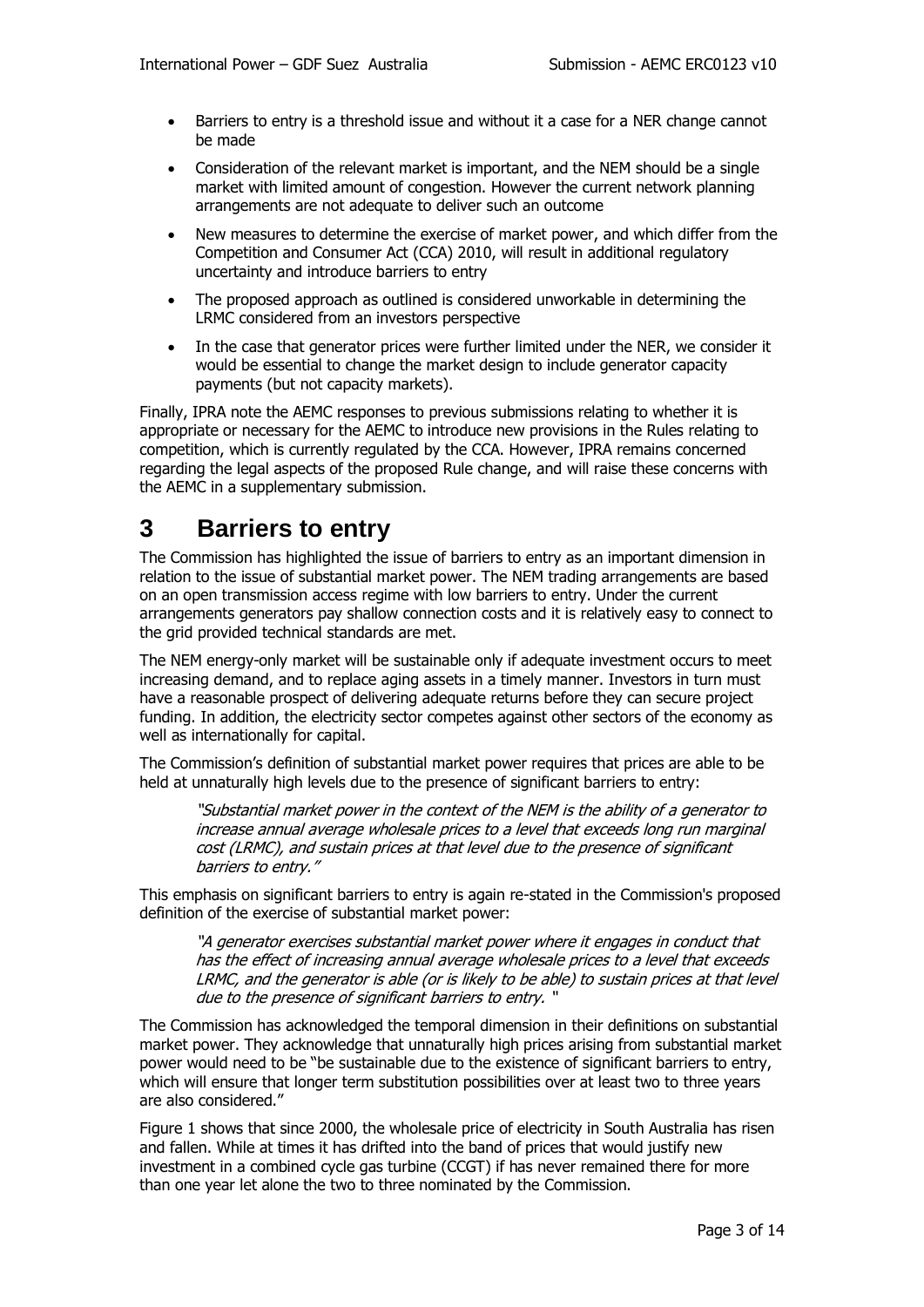



## 3.1 No Evidence of Strategic Barriers to Entry

The Commission has challenged interested parties to provide evidence of strategic barriers to entry in the NEM. In the Commission's own words "the absence of significant barriers to entry, the threat of new entry or expansion would be expected to prevent existing generators sustaining above-LRMC prices and therefore generators would not be likely to exercise substantial market power."

IPRA agrees with the Commission that in the absence of significant barriers to entry, market forces will prevent existing and new generators from exercising substantial market power over a protracted period of time.

Large customers are sophisticated buyers of electricity. If these sophisticated customers believe that the price offers they receive are simply too high then they are able to contract with generators directly, or can sponsor new entry via contractual arrangements. One could argue that they would have a direct incentive to do so if this would lead to a lower cost supply of electricity than the market currently provides.

Electricity supply is inherently capital intensive, not only for generation plant but also for fuel supply and transport to market. This should be regarded as the nature of the product and not a barrier to entry.

We do not believe that material barriers to entry exist to support a conclusion that potential market power needs to be addressed. In the following sections we provide specific comments to argue that there is little or no evidence of the existence of material barriers to entry in the NEM.

### 3.2 Open Access Regime

Although not explicitly defined, the NER have been written based on a principle of open access in relation to transmission. This is the antithesis of a market with high barriers to entry. Generators are free to seek connection to the network and pay only shallow connection costs.

In Victoria, under the "Victorian Connections Initiative" program, AEMO is currently pursuing connection policies that seek to facilitate multiple connections and to coordinate these between competing interests to the extent that they encourage new connection sites to cater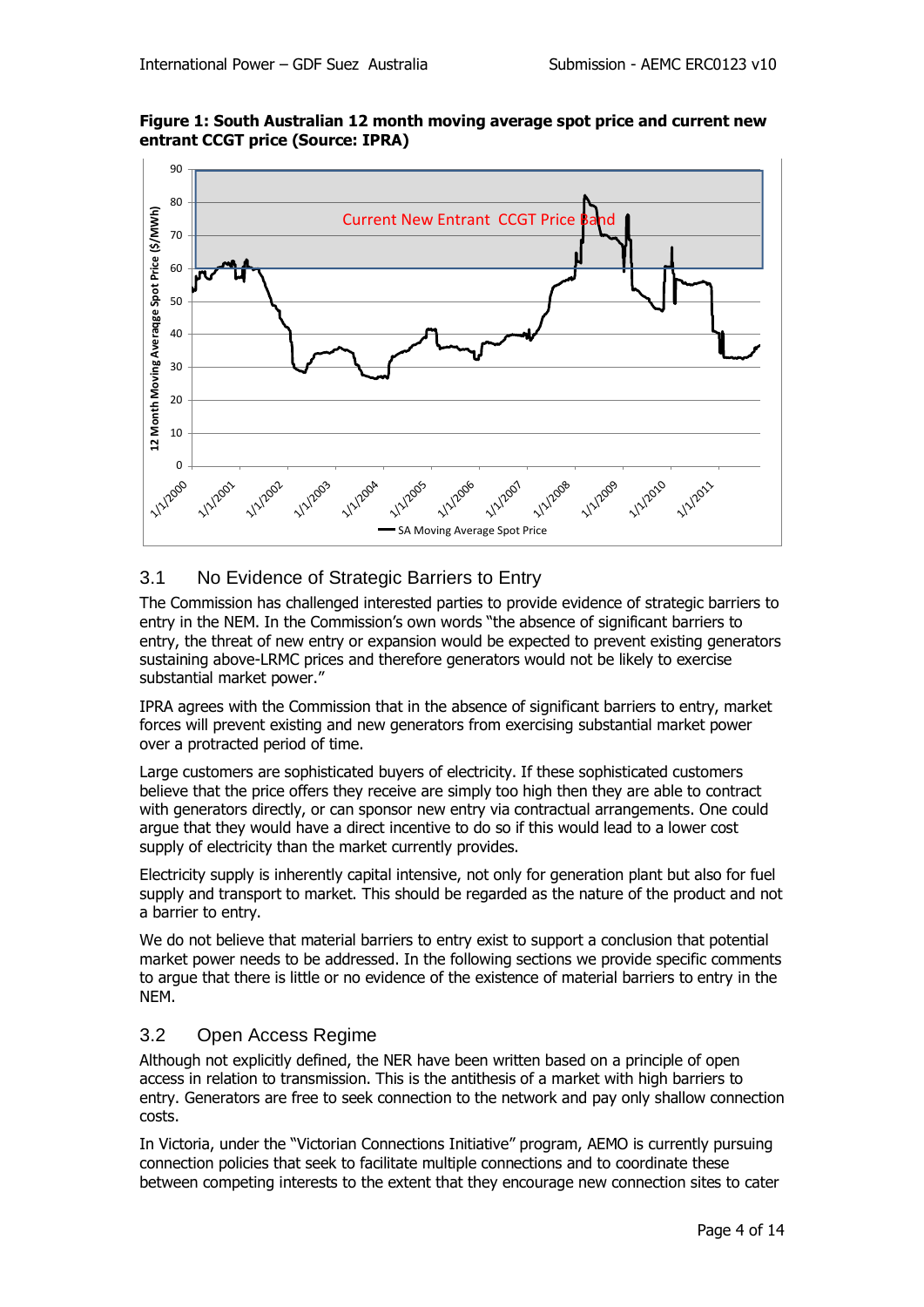for expansion and hence facilitate access of not only a prospective generator, but their prospective competitors as well. Key elements of this are expected to be an input into the AEMC Transmission Frameworks Review.

The low barrier to entry in relation to transmission access is also highlighted by an absence of defined rights to partial or full transmission access. This has led to examples where new generators at times constrain transmission access for existing generators without any real consequence.

## 3.3 No power of veto over market entry by competitors

No incumbent generator has a veto power over potential new entrant generators. The only power of veto over market entry resides with Government agencies and regulators (for example nuclear energy policy in Australia). Furthermore, the NER are currently structured around the principle of technical neutrality such that they apply equally to all forms of energy production.

This is in direct contrast to other planning processes such as in domestic and commercial construction where an application to develop or construct at a residential or commercial site can be vigorously contested at a local government level or State tribunal level by affected objectors.

## 3.4 Reasonable technical requirements for market entry

While there are technical requirements governing connection, these are well defined and understood, and are required to ensure safe connection and ongoing operation of the power system. These requirements have been developed through an industry consultative process.

## 3.5 New investment is occurring

There is a significant pipeline of new investment projects in the NEM. AEMO's 2011 Electricity Statement of Opportunities (ESOO) shows that there is 1330 MW of committed and advanced new generation projects seeking market access in addition to the installed NEM generation of 48,483MW.

This pipeline of forecast investment represents 2.7 per cent of the total installed capacity. In a market where NEM energy is forecast to grow at 2.3 per cent and summer maximum demand at 2.6 per cent this is a proportionate supply-side response to increasing demand.

### 3.6 Conclusion on barriers to entry

A dynamic market which moves through cycles of higher prices that attract new entrant generation which in turn reduce price until the cycle repeats is a preferable arrangement to a market that is hamstrung by unnecessary regulation.

The Commission cited the work of Professor Severin Borenstein as part of their research in defining substantial market power. Professor Borenstein has done significant work in considering the nature of market power in wholesale electricity markets and also costs and benefits of intervention. His conclusions in his paper titled "Understanding Competitive Pricing and Market Power in Wholesale Electricity Markets<sup>1</sup>" fit perfectly with IPRA's view:

"In markets with low barriers to entry, market power is likely to be quite transitory. The profits from market power are likely to attract new entrants into the market or encourage incumbents to expand in order to gain market share. In that case, **the best government policy <sup>2</sup>** may be to let these forces do their work undermining the existing market power. On the other hand, if entry is likely to be slow, due to institutional, regulatory or other barriers, more active public policy may be wise.

-

<sup>&</sup>lt;sup>1</sup> See working Paper No. CPC99-08, "Understanding Competitive Pricing and Market Power in Wholesale Electricity Markets", Severin Borenstein, University of Berkeley, University of California Energy Institute, and NBER, August 1999.

<sup>&</sup>lt;sup>2</sup> Emphasis added.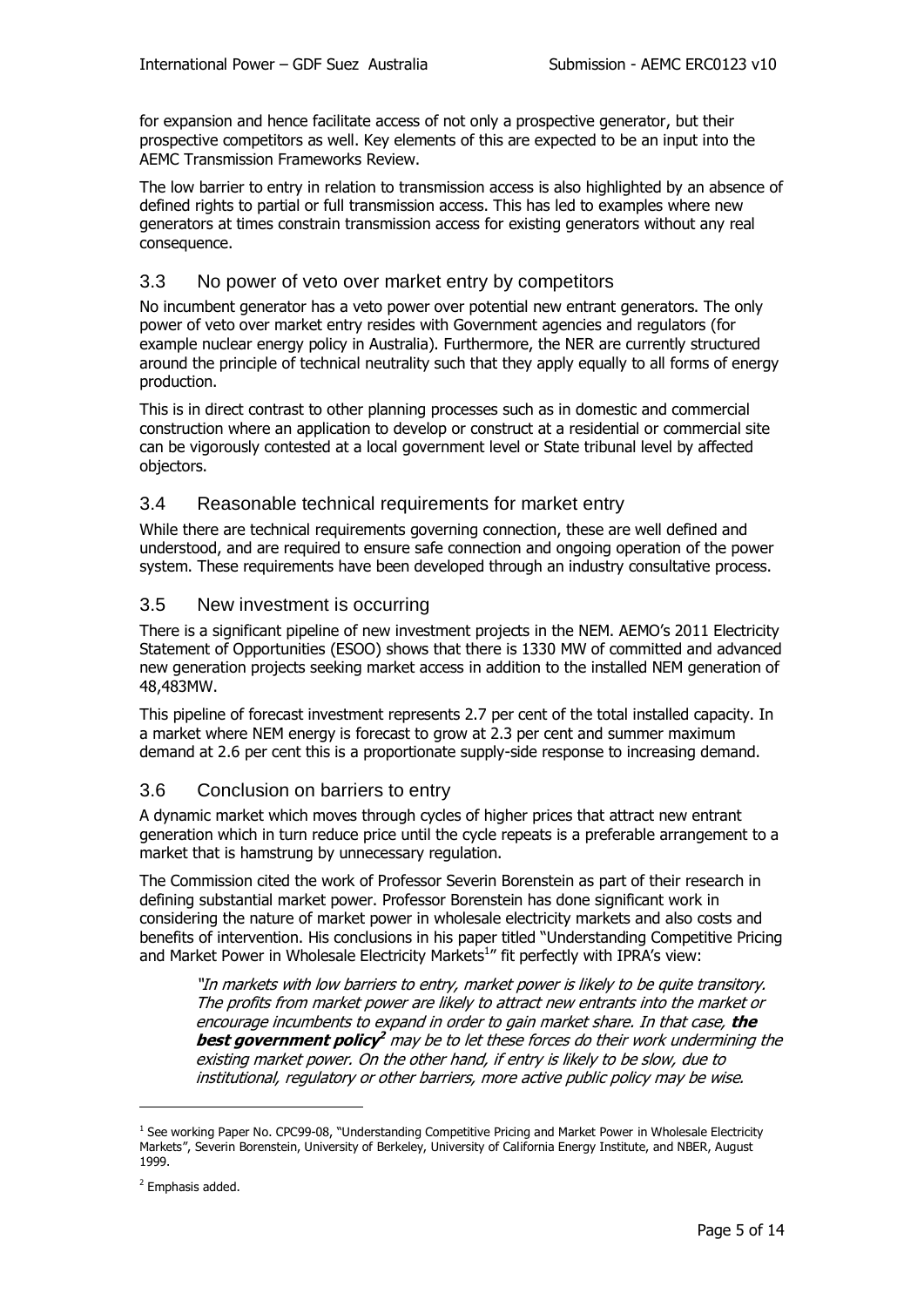Government intervention, however, is likely to have its own formidable costs. History teaches us that regulators have a difficult time figuring out the best prices, technologies, or levels of investment in an industry. Regulators also are susceptible to the influences of private parties who encourage them to take actions that do not benefit the general public. And, of course, it is very difficult for regulators to limit the returns that firms can earn without dampening their incentives for efficiency and innovation. Thus, it is clear that some degree of market power in an industry is preferable to heavy-handed regulation, with all of the inefficiencies that accompany such regulation."

In the absence of evidence supporting significant barriers to entry there is no existence of substantial market power or the exercise of substantial market power as defined by the Commission.

Therefore, IPRA does not believe that the Commission can conclude that substantial market power is a problem in the NEM.

## **4 Definition of the Relevant Market**

If, contrary to our view, the consideration of potential market power moves beyond a consideration of barriers to entry, the next question that will need to be addressed is the definition of the extent of the market to be evaluated.

One component of this is to identify the geographical extent of the relevant market. We note that the Commission is intending to apply an economic test for this purpose.

We wish to comment not on the test process itself, but rather on the interpretation of results.

In our view the NEM is by intention a single market, despite the expectation that occasionally the impact of network congestion will lead to price separation between regions. On this view one of the roles of the NER is to ensure that this characteristic is maintained.

Hence we see a need for caution in interpreting the results of any test of the extent of the relevant market. There is a risk that evidence of a limited market extent might be interpreted as an ongoing and essential feature of the market.

In our view the appropriate interpretation of such an outcome would be to conclude that there was concrete evidence the transmission network planning under the NER has not fully satisfied an underlying aim of the market, and that revisions to the planning process should be considered.

In other words, we suggest that a finding that a region needed to be treated separately in an investigation of potential market power would be prima facie evidence of insufficient interconnector capacity provision.

In this regard it is necessary to be clear on the influences that control interconnector capacity.

A simplistic view would see an interconnector as the set of transmission lines that cross the boundary between regions, and this view would include an expectation that these lines would have a well-defined capacity to transmit power in each direction.

However, in reality an interconnector cannot be understood in isolation from those transmission assets within each connected region that link the point of interconnection to major loads and generators. The capacity of an interconnector to carry power flows is commonly limited not by the transmission lines crossing the boundary, but by a transmission limit embedded deeply within one of the regions. In other cases an interconnector flow may be limited by network stability considerations that relate to a variety of circumstances existing over a large part of the national grid.

It is also important to note that these limitations arising from remote circumstances will, at times, do worse than simply reducing the capacity of an interconnector to accept economic power flows. These limitations can not only reduce this capacity to zero, but can force an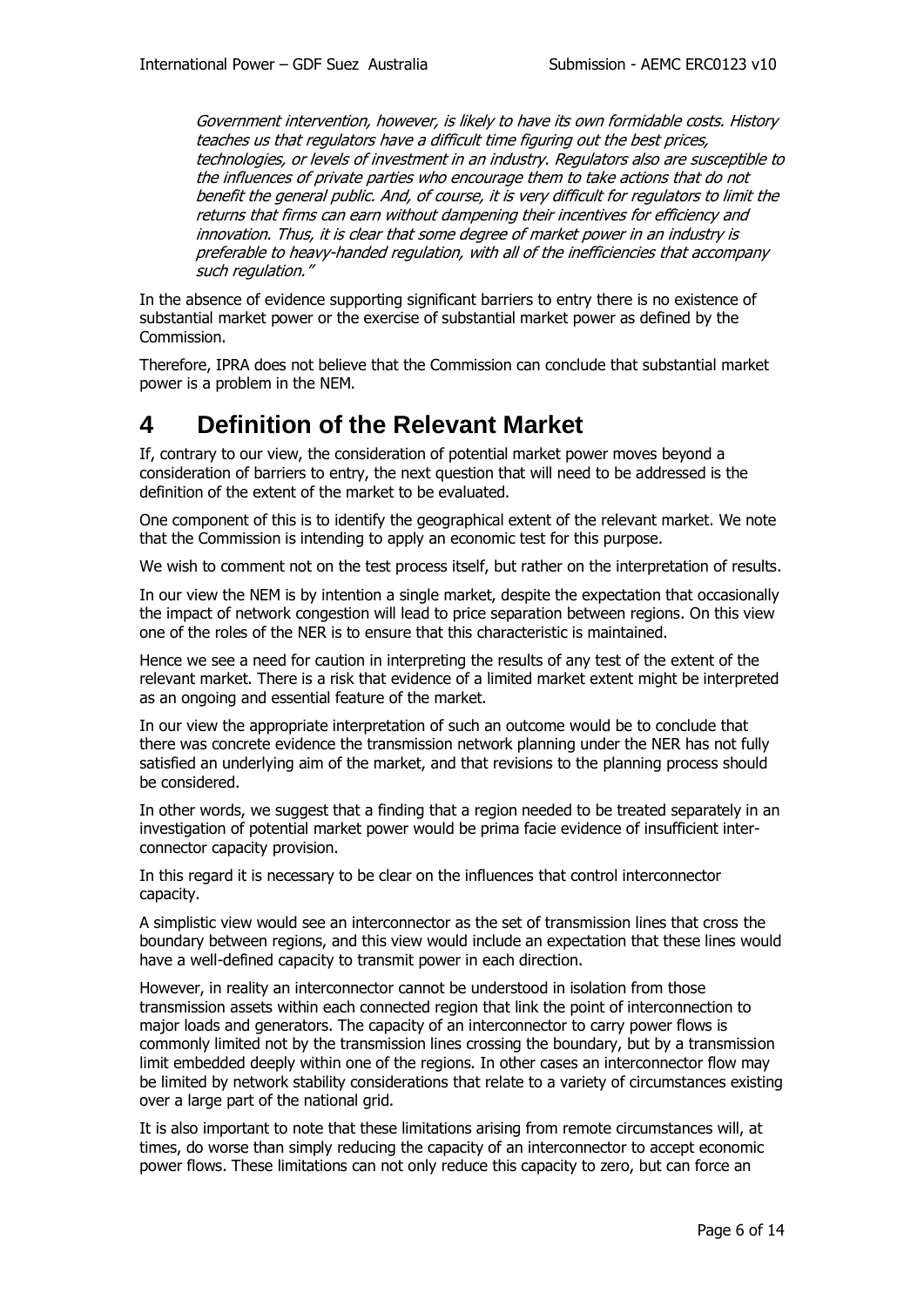uneconomic power flow that is in the reverse direction compared with the currently desirable flows.

There are a number of reasons, outside of this current context, to conclude that the planning of interconnector capacity needs to be re-considered. These include the following:

- Despite that fact that a national market, as distinct from a set of poorly connected regional markets, is dependent on sufficient interconnector capability, there is currently no specific accountability under the NER in relation to interconnector capabilities
- Under the current arrangements, TNSPs would be taking a significant risk of ineffective expenditure if they chose to increase or maintain interconnector capacity by augmentation within their region. This is because without coordinated investment in the adjoining region, limitations due to that region may prevent the expected additional capacity of the interconnector from being realised in practice
- The current TNSP cultures arise from an uninterrupted history of evolution from bodies with a prime focus on electricity supply and demand within a state, with any interconnection being for the purpose of marginal gains through reserve sharing or fuel cost minimisation. Their history does not appear to equip them to take the wider view that would support the planning of interconnector capacity in a manner suitable for a national market
- While it might be expected that the recent inclusion of a national planning function for transmission into the NEM might lead to improvements in this regard, there is little reason for optimism as yet. We note that there is no relevant explicit power under the NER that would allow national interconnector planning to be effective. We also note that the network analysis attempted on a national basis so far has not been at a level of detail that would allow the actual performance of interconnectors to be examined or planned. The fact that interconnector limiting factors are generally embedded within regions, rather than existing at the region boundaries also creates obstacles to the use of the current national transmission planning process for this purpose.

In summary, we say that any indication that the relevant market **should be considered as less that the full NEM should be considered as due to temporary circumstances, and hence not relevant to this investigation**. This indication would add to several other issues in suggesting a review of the planning of inter-connector capacity is needed.

We believe that any action in relation to perceived market power in such circumstances would risk treating the symptom rather than the cause.

## **5 LRMC considerations**

Any consideration of cost of supply should commence with consideration of the pattern of demand against which costs will be evaluated. A steady load would call for a cost estimate based on base-load generation plant, whereas a peaky demand pattern would call for a cost estimate based on peak-load plant

In the AEMC document, the definitions of LRMC and LRAC (long run avoidable cost) imply a time weighted price. Therefore such a quantity would be applicable only to flat loads (i.e. 100% capacity factor), and typically loads in the NEM are not flat.

Loads with a peakier characteristic are more expensive to serve than flat loads since the assets utilisation will be lower. Consequently such a load based LRMC will be higher than a time weighted LRMC. This consideration doesn't seem to have been contemplated in the NERA or the AEMC documentation.

### 5.1 NERA framework

In their paper for the AEMC, NERA define an LRMC on a market (i.e. electrical systems) basis and for an "optimal investment profile".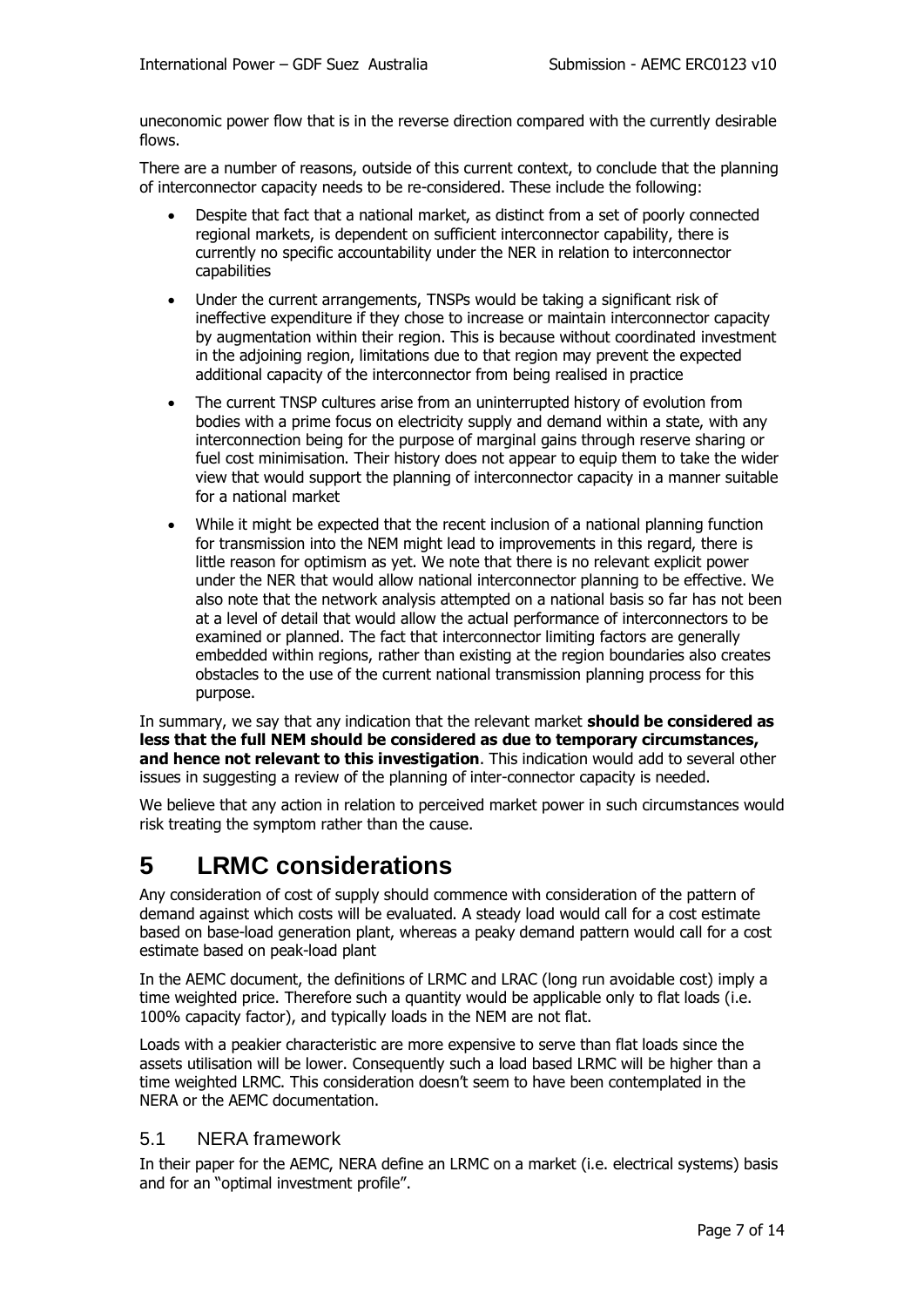"LRMC is therefore the costs – both operating and capital costs – associated with undertaking that expansion sooner than would be otherwise be the case in response to the incremental change in demand, and the associated congestion costs."

It appears that the NERA approach seeks to develop a metric from a system perspective, where other options apart from generators are also considered, for example demand side response or transmission augmentation. However the LRMC definition without further explanation is confusing and leads to numerous interpretations (e.g. discussion with NERA, report by ACIL Tasman for IPRA and IPRA analysis). The NERA approach also examines the system in a relatively short timeframe and without key uncertainties being considered. For example:

- System reserves are not considered for reliability purposes. Given that the electricity system is over-capacitated by design, the system based LRMC is likely to produce a negative value in relation to generation
- The process considers an optimal expansion profile which requires perfect foresight and fails to include numerous key uncertainties facing a potential investor. Such an approach is more applicable to a centrally planned model, not a market.

The failure of NERA's methods to consider the generation expansion from an investor's perspective makes such a measure all but irrelevant in the real world.

### 5.2 Conventional LRMC definition for generation

The conventional use of the LRMC term by the industry typically refers to a levelised cost of production for a particular generating technology (i.e. OCGT, CCGT, coal, etc.). In order to calculate the LRMC, a range of key parameters need to be selected and fixed for the life of the plant.

Typical variables and cost categories are as follows:

- Capital cost
- Transmission access connection cost
- Fuel costs (time series, uncertain)
- $CO<sub>2</sub>$  emission costs (time series, uncertain)
- Operating and maintenance costs
- Capacity factor (time series, uncertain)
- Return on investment including a risk premium
- Ongoing transmission costs
- Technology risk (potentially stranding of assets/shortening asset life)

If these variables were held constant over an asset life, then the levelised cost of production (an average LRMC) could be calculated and expressed on \$/MWh unit basis.

In reality, many of these parameters will be uncertain and change over time, and the return on investment criteria when applied over the entire asset life is most likely to be front loaded. In addition, generating plant cannot run at a loss for extended periods without becoming insolvent. Therefore it must earn adequate returns in the short to medium term, and not only over the life of the asset.

To achieve such an investment outcome in practice, all supply and off-take contracts would need to be in place for the life of an asset. This is possible in some regions of the world but only in the absence of a market and by using long term financing and off-take contracting (Power Purchase Agreement).

Such outcomes cannot be achieved in the Australian NEM, where assets are exposed to market and regulatory risks, and there are heightened uncertainties over climate change policies, fuel costs (LNG related prices) and cost of carbon.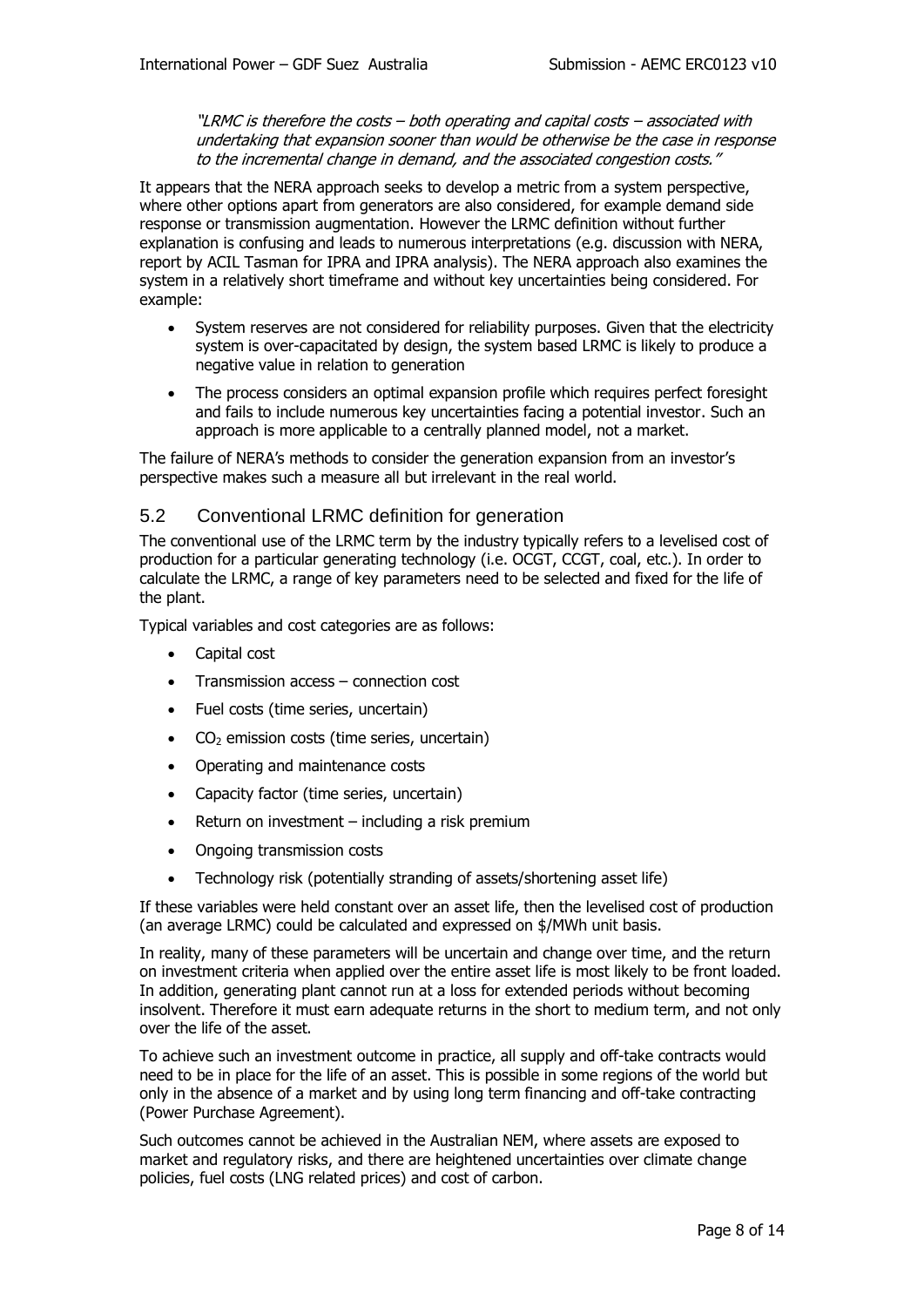The effect of these uncertainties on the LRMC for a new entrant has been examined. The tornado diagram in figure 2 summarises the results by indicating the percentage range of each key parameter above and below a reference level. It can be seen that fuel cost and capacity factor dominate the generating costs and in conjunction could easily account for more than a 50% increase of the LRMC.



#### **Figure 2: Generator LRMC tornado diagram**

|                           | Scenarios:            |       |                 |              |                 |
|---------------------------|-----------------------|-------|-----------------|--------------|-----------------|
|                           |                       | Model | Reference       | Low          | High            |
| Capital cost              | k\$/MW                | 1000  | 1000            | 900          | 1250            |
| Asset life                | у                     | 25    | 25              | 15           | 40              |
| Fuel cost                 | $\frac{f}{G}$         | 6     | 6               | 3            | 9               |
| CO <sub>2</sub> cost      | \$/tCO2               | 25    | 25              | $\mathbf{0}$ | 50              |
| Discount rate             | %/annum               | 10%   | 10%             | 8%           | 13%             |
| Capacity factor           | $\%$                  | 50%   | 50%             | 25%          | 90%             |
| Transmission capital cost | k\$/MW                | 20    | 20              | 0            | 200             |
| Inflation                 | %/annum               | 0.0%  | 0.0%            | 0.0%         | 0.0%            |
| Carbon Intensity          | tCO <sub>2</sub> /MWh | 0.4   | 0.4             | 0.4          | 0.4             |
| <b>Heat Rate</b>          | GJ/MWh                | 8     | 8               | 8            | 8               |
| VO&M                      | \$/MWh                | 2.7   | 2.7             | 2.7          | 2.7             |
| FO&M                      | k\$/MW                | 31.1  | 31.1            | 31.1         | 31.1            |
| <b>Installed Capacity</b> | <b>MW</b>             | 400   | 400             | 400          | 400             |
| Debt                      | %                     | 40%   | 40%             | 40%          | 40%             |
| Cost of Debt              | %                     | 8.5%  | 8.5%            | 8.5%         | 8.5%            |
| Debt Term                 | Years                 | 15    | 15 <sub>2</sub> | 15           | 15 <sub>1</sub> |

In the NEM context, generator project proponents need to address such risks, generally without a prospect of entering into long term contracts.

It is important to note that the uncertainties and risks increase over time. In the face of uncertainty, investors prefer to have their returns front loaded (i.e. high risks of partial or complete stranding of assets sometime in the future).

Clearly this approach by investors is not compatible with the currently contemplated average LRMC metric.

#### 5.3 Relationship between theory and practice

In order to calculate the market LRMC, a model would need perfect foresight in terms of costs, competitors' actions and policy developments over a long period of time (typically over the life of a generating asset).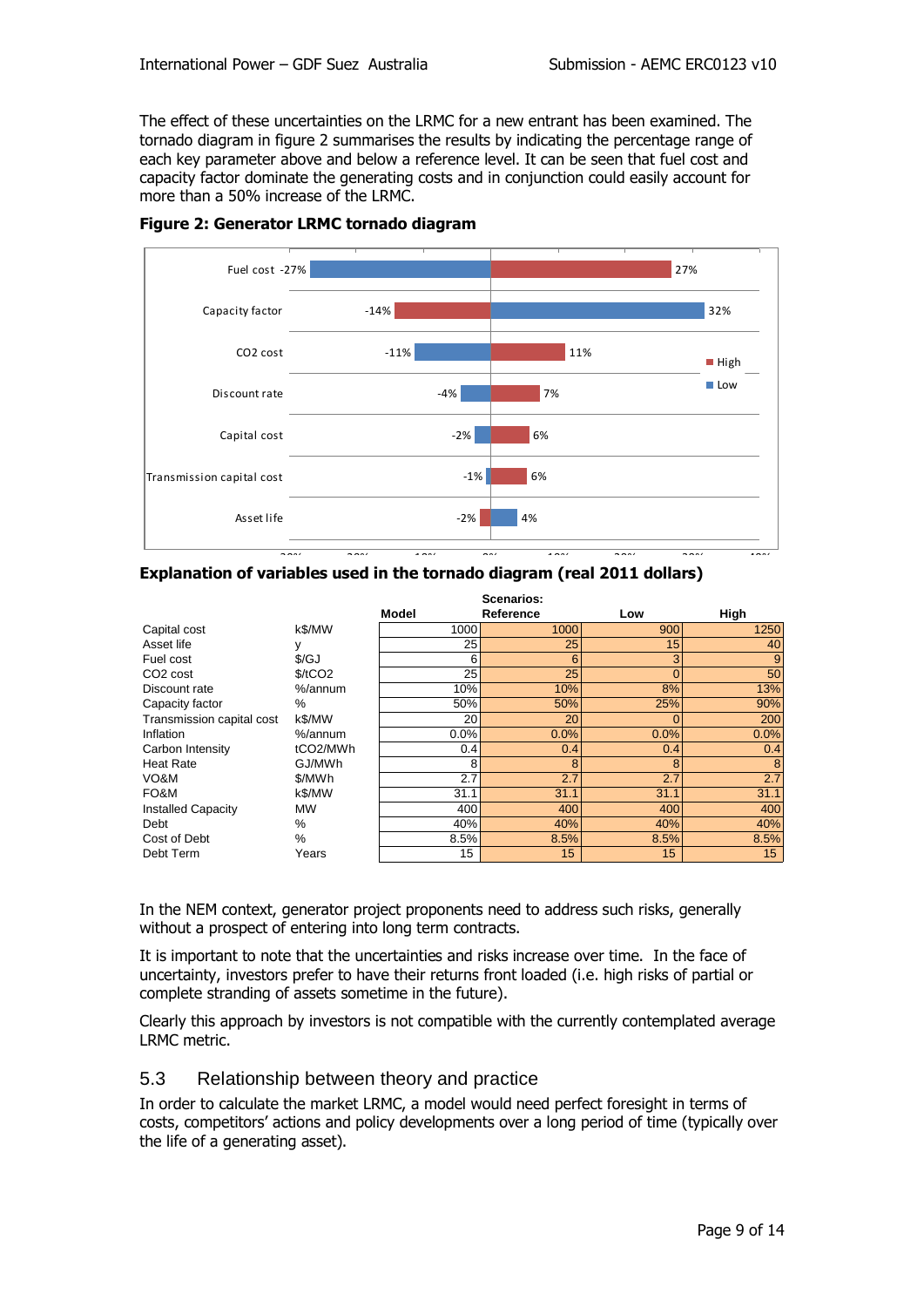However this is impossible to achieve in practice where such risks are difficult to quantify and manage. Typically investors give preference to lower capital cost technologies, such as open and combined cycle gas turbines in order to reduce their exposure.

Therefore it can be expected that the LRMC costs in the NEM will be significantly higher than LRMC costs calculated based on an optimal plant mix. When plant mix is considered in conjunction with other uncertainties previously outlined in section 5.2, the actual costs could be more like 50-100% in excess of the costs determined using perfect foresight in a centrally planned system (utopia).

Load shape other than base load (i.e.100% capacity factor), would further increase the magnitude of the LRMC.

The 2-3 year period is not a suitable timeframe over which to measure the market based prices. There may-be a range of factors contributing to a particular price outcome, for example:

- Rainfall levels
- Wind generation yield
- **•** Transmission issues
- Gas supply impacts
- **•** Bushfires
- Major plant failures
- Unusual temperature events.

To meet system reliability standards, 1 in 10 year events also need to be considered. It is not clear how the NERA LRMC metric copes with such events in a meaningful way.

#### 5.4 Market design considerations

The current energy only market (NEM) is under pressure from climate change policy regulations impacting both the supply and demand side.

Capacity in the NEM isn't explicitly rewarded; instead the trading model relies on periods of high prices and volatility. It may not be possible for a generator to earn adequate revenues without some extreme market events.

Previous work by the Reliability Panel determined that the energy only market can be sustainable but only if "left alone".

Should there be any attempt to reduce generators potential revenue by limiting prices to a medium term LRMC (or average costs), then the market must be redesigned to include explicit and long term capacity payments.

It should also be noted that capacity markets would not be effective as they would essentially mirror the energy markets (i.e. highly correlated, both high or both low at the same time).

## **6 Dangers of over regulation**

IPRA acknowledges that the current energy only market design in the NEM does have its challenges, but rather than endemically high barriers to new entry, it is the unintended consequences of over-regulation that create problems for market sustainability. Examples include retail price caps (excluding Victoria), renewable energy programs, feed in tariffs and energy efficiency targets.

IPRA is concerned that regulatory measures such as the RET and climate change policies are already affecting wholesale market prices. This is particularly so in South Australia. IPRA also believes that introducing measures to further restrict competitive market behaviour, such as those proposed by the MEU will themselves act as a barrier to new investment.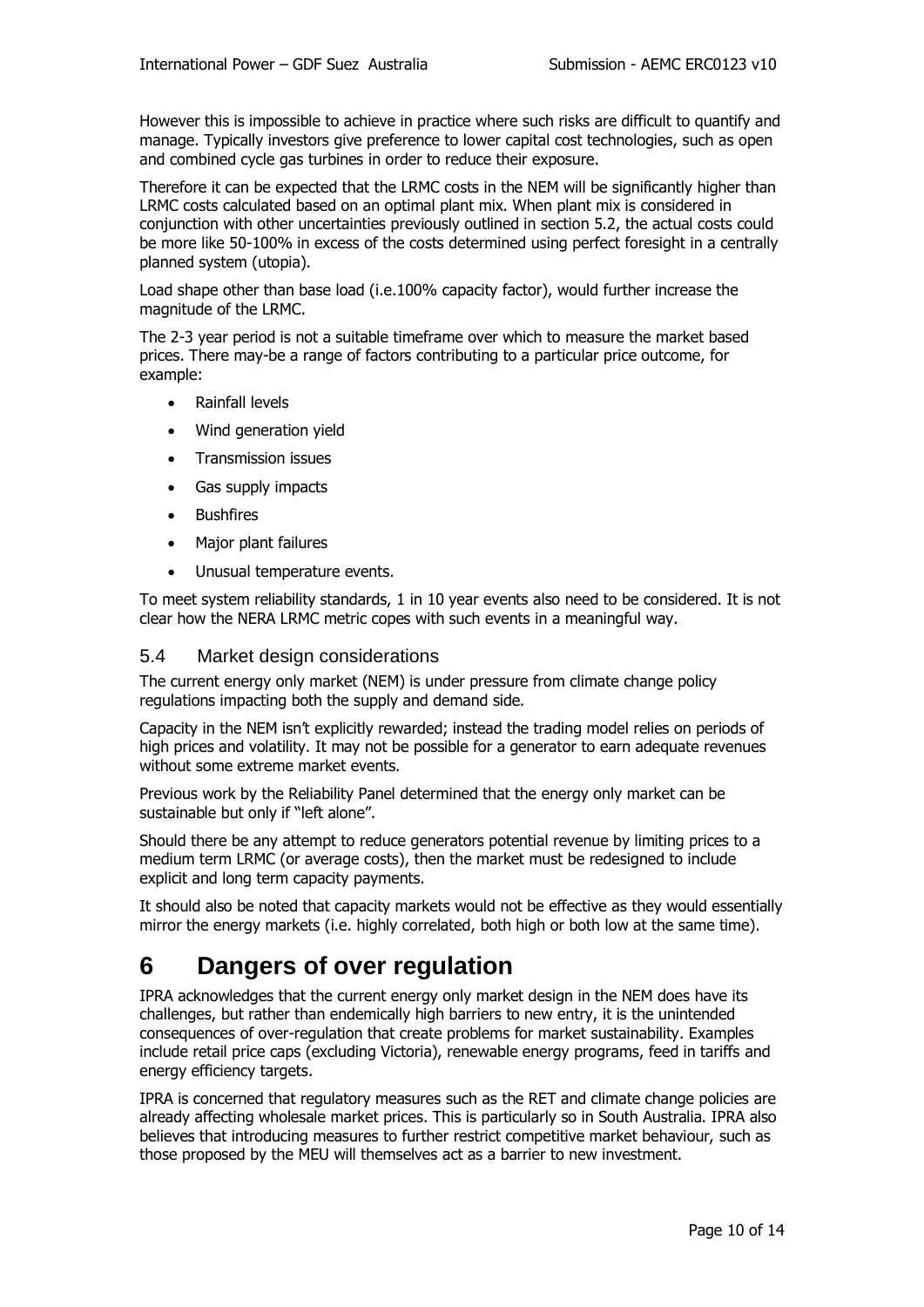Policy and regulatory uncertainty can form significant barriers to entry. The sustainability of the energy only market is already under strain from a range of regulated climate change measures. The prospect of additional measures to constrain generator earnings in the short to medium term is likely to be a major barrier to entry.

Measures such as the renewable energy target are actually sponsoring new generation investment, yet this generation is not responding to market signals but rather policy signals. An unintended consequence of this policy has been the impact that it has on suppressing spot market prices, especially during low-demand periods. This has been most evident in South Australia.

Figure 3 shows that as the amount of intermittent generation in South Australia has increased so too have the number of spot wholesale prices that have been negative. This is an example of a South Australian trend that is placing downward pressure on wholesale prices in South Australia (yet ironically upward pressure on retail prices). This in turn creates market risk for existing generators and potential new entrants.





## **7 Electricity Affordability**

The Commission has suggested in the Directions paper:

"If a generator is able to sustain average wholesale spot or contract prices above a workably competitive level, those prices are likely to flow through to retail prices and increase the prices that users pay for electricity. Electricity is a vital input into most goods and services, and sustained high electricity prices can have a significant impact on the broader economy."

IPRA believes that the NER change proposal from the MEU has been designed to address concerns around rising retail electricity costs. This has been nominated as a key issue of concern in the wider community and as a result has received significant political attention.

IPRA does not see how regulatory intervention of the kind proposed by the MEU will reduce retail electricity costs. In fact, we believe that it is likely to reduce competition, reduce attractiveness for new entrant generators and further distort efficient market outcomes.

We suggest that the Commission does not seek to implement the proposed MEU NER change to address rising retail electricity costs, and we make the following observations on the drivers for recent electricity price rises.

Figure 4 shows that current household expenditure on energy is at the highest levels since 1959.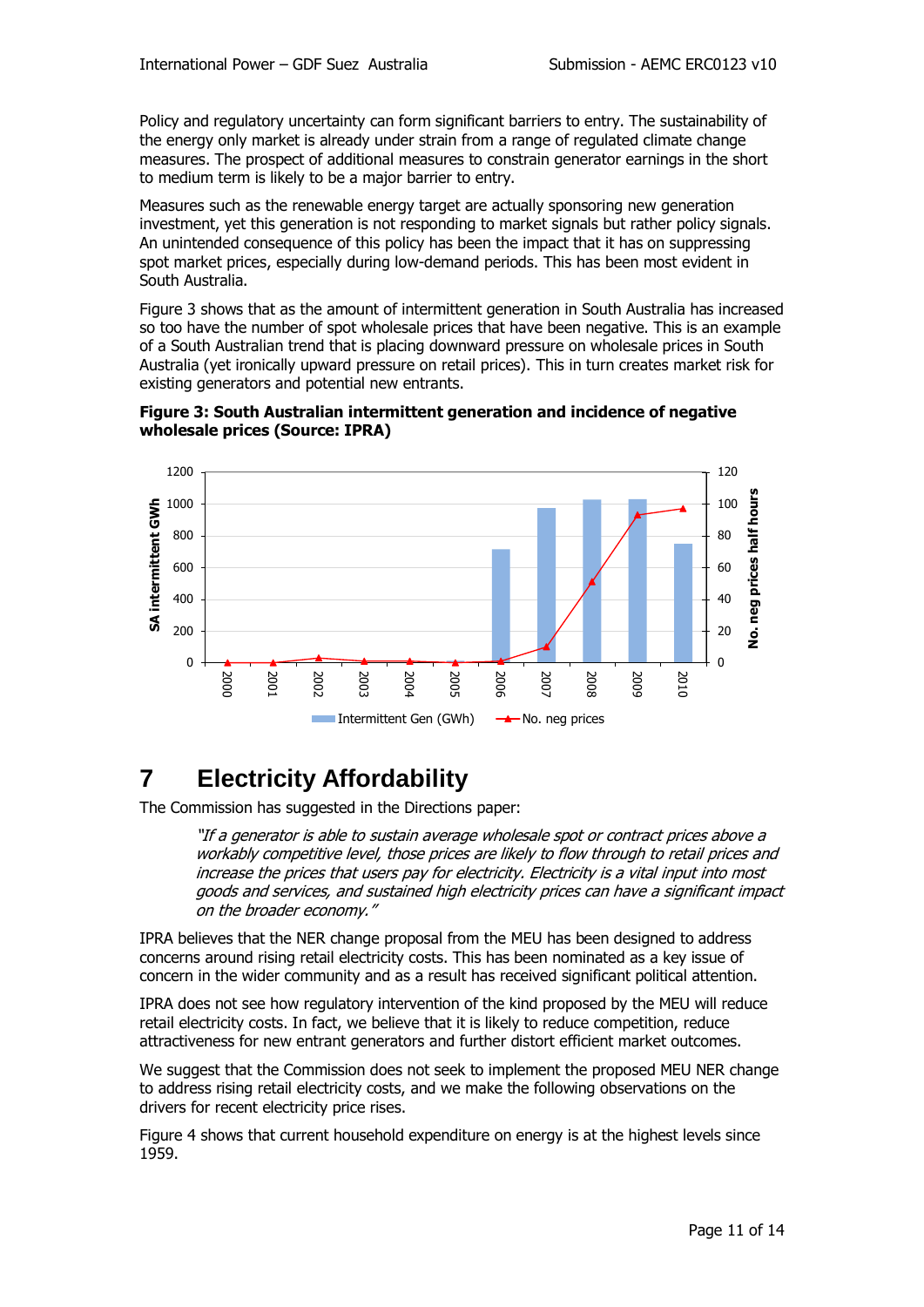



In July 2011 this year, IPART found a tripling of allowed network expenditure saw network cost pass through adding 10%, and changes to the RET scheme add 6%, to give a 17.6% average price increase to New South Wales households and small businesses on regulated tariffs on 1 July 2011 $^3$ .

The Commission itself published a report in June 2011 titled "Future Possible Retail Electricity Price Movements: 1 July 2010 to 30 June 2013" which examined possible future residential price rises in each State and nationally for the next three financial years (10/11, 11/12,  $12/13$ <sup>4</sup>. The report showed that across the country, prices are expected to rise by 19% over the three financial years in real terms. (This is the equivalent of about a 6% increase over and above CPI each year).

The reasons for the increases were given as:

- Increasing capital works on distribution and transmission networks
- Higher debt premiums on capital projects since the global financial crisis (GFC)
- Cost of inputs such as copper, aluminium and steel
- Real increases in labour costs
- Increasing natural gas prices

-

<sup>3</sup> See http://www.ipart.nsw.gov.au/files/Media%20Release%20-

<sup>%20</sup>IPART%20concerned%20about%20rising%20electricity%20network%20and%20green%20scheme%20costs%2 0-%20June%202011%20-%20Website%20version.PDF

<sup>4</sup> See http://www.aemc.gov.au/Market-Reviews/Completed/Future-Possible-Retail-Electricity-Price-Movements-1-July-2010-to-30-June-2013.html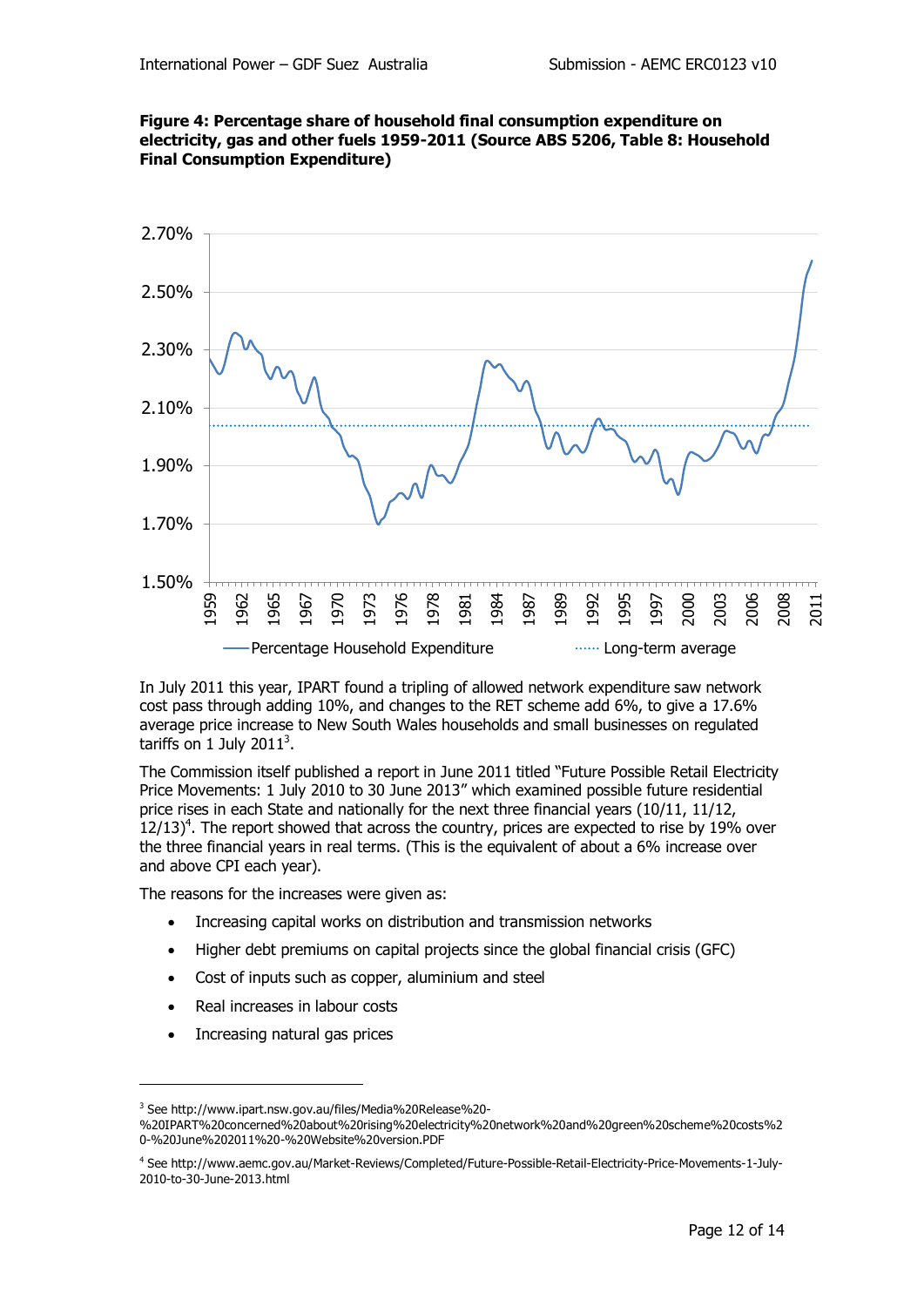Costs associated with renewable energy, feed in tariff, energy efficiency and demand management schemes. (In Victoria these costs alone represent 36% of the overall cost increases).

Using data published in the Commission's report, Figure 5 shows the contribution to retail price increases that are occurring because of State-based energy efficiency and demand management schemes, renewable energy obligations on retailers (SRES, LRET and the former RET), solar feed in tariffs and network investment in distribution and transmission nationally and for all States and Territories.

Figure 5 clearly shows that nationally, the dominant component of retail electricity prices rises is the cost of investment in distribution and transmission networks.



Energy efficiency and demand SRES RET/LRET Feed in tariff Distribution Fransmission management state schemes

IPRA notes that the Commission attributed less than one-fifth of the cost increases to wholesale energy costs on a national basis and that no mention was given to the issue of market power in the NEM contributing to retail price rises.

The Electricity Supply Association of Australia has also recently pointed out some distressing trends which will place further upward pressure on electricity prices<sup>5</sup>. These include:

- Declining utilisation of electricity networks, i.e. demand is continuing to be very peaky which drives the need to augment distribution and transmission networks
- The use of capital for low capacity factor plant is feeding into an overall decline in productivity within the electricity supply chain. (Productivity measures the total use of inputs i.e. labour and capital to produce energy output). In the electricity, gas and water sector, productivity peaked in about 1998/99 and has now declined to 1989/90 levels.

In addition, there are a range of factors which will further increase retail electricity prices which again have no relation to market power issues.

Electricity supply costs are also expected to increase due to a range of factors including:

-

<sup>5</sup> See http://www.esaa.com.au/Library/PageContentFiles/cef5404e-2cd2-403c-ab17-

<sup>2</sup>f9752c6f03a/110902\_DSPIssuesPaper\_esaa\_submission.pdf